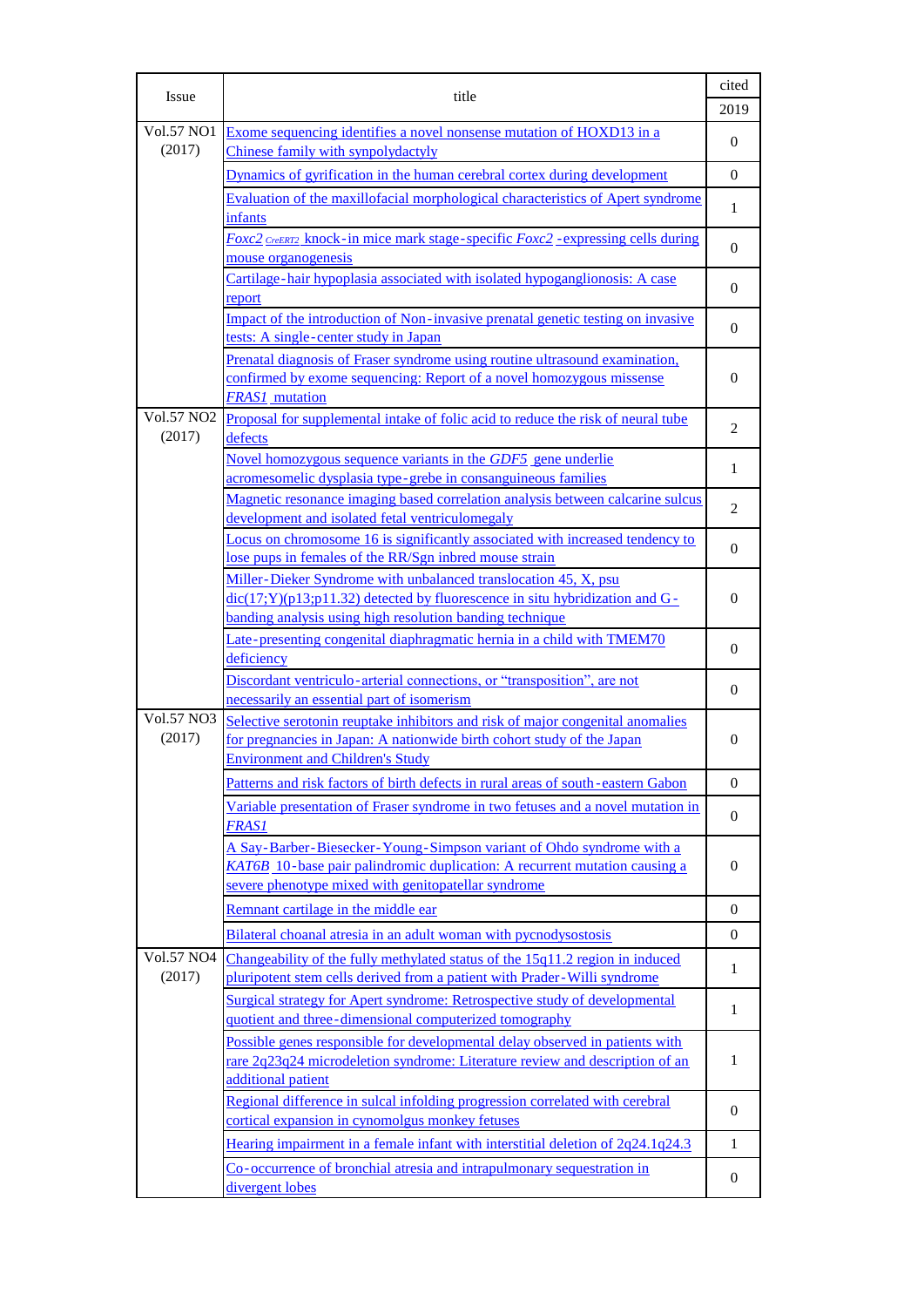| Issue                       | title                                                                                                                                                                            | cited<br>2019  |
|-----------------------------|----------------------------------------------------------------------------------------------------------------------------------------------------------------------------------|----------------|
| <b>Vol.57 NO5</b><br>(2017) | Neural tube defects and folic acid in Japan: Prologue introduction -<br>Understanding of the current status of Japan and the proposal from Japanese<br><b>Teratology Society</b> | $\theta$       |
|                             | Folate receptors and neural tube closure                                                                                                                                         | $\Omega$       |
|                             | Neural tube closure and embryonic metabolism                                                                                                                                     | $\Omega$       |
|                             | Nutritional role of folate                                                                                                                                                       | 5              |
|                             | Genetic polymorphisms and folate status                                                                                                                                          | $\overline{4}$ |
|                             | Neural tube defects: Risk factors and preventive measures                                                                                                                        | $\overline{4}$ |
|                             | Medical cost savings in Sakado City and worldwide achieved by preventing                                                                                                         |                |
|                             | disease by folic acid fortification                                                                                                                                              | $\overline{c}$ |
|                             | Survey on awareness of folic acid recognition and intake by female students                                                                                                      | $\overline{c}$ |
|                             | Preconceptional folic acid supplementation in Japan                                                                                                                              | $\mathbf{1}$   |
| Vol.57 NO6                  | 57th Annual Meeting of the Japanese Teratology Society: Seeking a contact                                                                                                        |                |
| (2017)                      | between humans and experimental animals                                                                                                                                          | $\overline{0}$ |
|                             | Undernourishment in <i>utero</i> and hepatic steatosis in later life: A potential issue                                                                                          | $\overline{0}$ |
|                             | in Japanese people<br>Relationship between epigenetic regulation, dietary habits, and the                                                                                        |                |
|                             | developmental origins of health and disease theory                                                                                                                               | 4              |
|                             | D40/KNL1/CASC5 and autosomal recessive primary microcephaly                                                                                                                      | $\Omega$       |
|                             | Neurological manifestations of 2q31 microdeletion syndrome                                                                                                                       | $\Omega$       |
|                             | Patient with a novel purine-rich element binding protein A mutation                                                                                                              | $\mathbf{1}$   |
| <b>Vol.58 NO1</b>           | A prospective study on fetal posterior cranial fossa assessment for early                                                                                                        |                |
| (2018)                      | detection of open spina bifida at 11–13 weeks                                                                                                                                    | $\overline{0}$ |
|                             | Whole exome sequencing identified a novel single base pair insertion mutation                                                                                                    | 1              |
|                             | in the EYS gene in a six generation family with retinitis pigmentosal                                                                                                            |                |
|                             | Effects of environmental enrichment on the activity of the amygdala in<br>micrencephalic rats exposed to a novel open field                                                      | $\Omega$       |
|                             | Novel sequence variants in the LIPH and LPAR6 genes underlies autosomal                                                                                                          |                |
|                             | recessive woolly hair/hypotrichosis in consanguineous families                                                                                                                   | 1              |
|                             | SIX3 deletions and incomplete penetrance in families affected by                                                                                                                 | $\theta$       |
|                             | holoprosencephaly                                                                                                                                                                |                |
|                             | Contiguous gene deletion neighboring TWIST1 identified in a patient with<br>Saethre-Chotzen syndrome associated with neurodevelopmental delay: Possible                          | $\theta$       |
|                             | contribution of HDAC9                                                                                                                                                            |                |
|                             | A 10q21.3q22.2 microdeletion identified in a patient with severe developmental                                                                                                   |                |
|                             | delay and multiple congenital anomalies including congenital heart defects                                                                                                       | $\overline{2}$ |
|                             | Novel splice site mutation in EIF2AK3 gene causes Wolcott-Rallison syndrome                                                                                                      | $\theta$       |
|                             | in a consanguineous family from Saudi Arabia<br>Novel FBN1 mutation in a family with inherited Marfan Syndrome:                                                                  |                |
|                             | p.Cys2672Arg                                                                                                                                                                     | $\overline{0}$ |
| <b>Vol.58 NO2</b>           | Three-dimensional models of the segmented human fetal brain generated by                                                                                                         | 3              |
| (2018)                      | magnetic resonance imaging                                                                                                                                                       |                |
|                             | Whole genome SNP genotyping in a family segregating developmental dysplasia                                                                                                      | $\mathbf{1}$   |
|                             | of the hip detected runs of homozygosity on chromosomes 15q13.3 and 19p13.2<br>Interkinetic nuclear migration in the tracheal and esophageal epithelia of the                    |                |
|                             | mouse embryo: Possible implications for tracheo-esophageal anomalies                                                                                                             | $\overline{0}$ |
|                             | Congenital duodenal and multiple jejunal atresia with malrotation in a patient                                                                                                   | $\overline{0}$ |
|                             | with Down syndrome                                                                                                                                                               |                |
|                             | Pentalogy of Cantrell in a monozygotic twin with a giant omphalocele firmly<br>attached to the amniotic membrane: Successful prenatal diagnosis and cesarean                     | 1              |
|                             | delivery                                                                                                                                                                         |                |
|                             | Unilateral lung agenesis, aplasia or hypoplasia: Which one is it?                                                                                                                | $\theta$       |